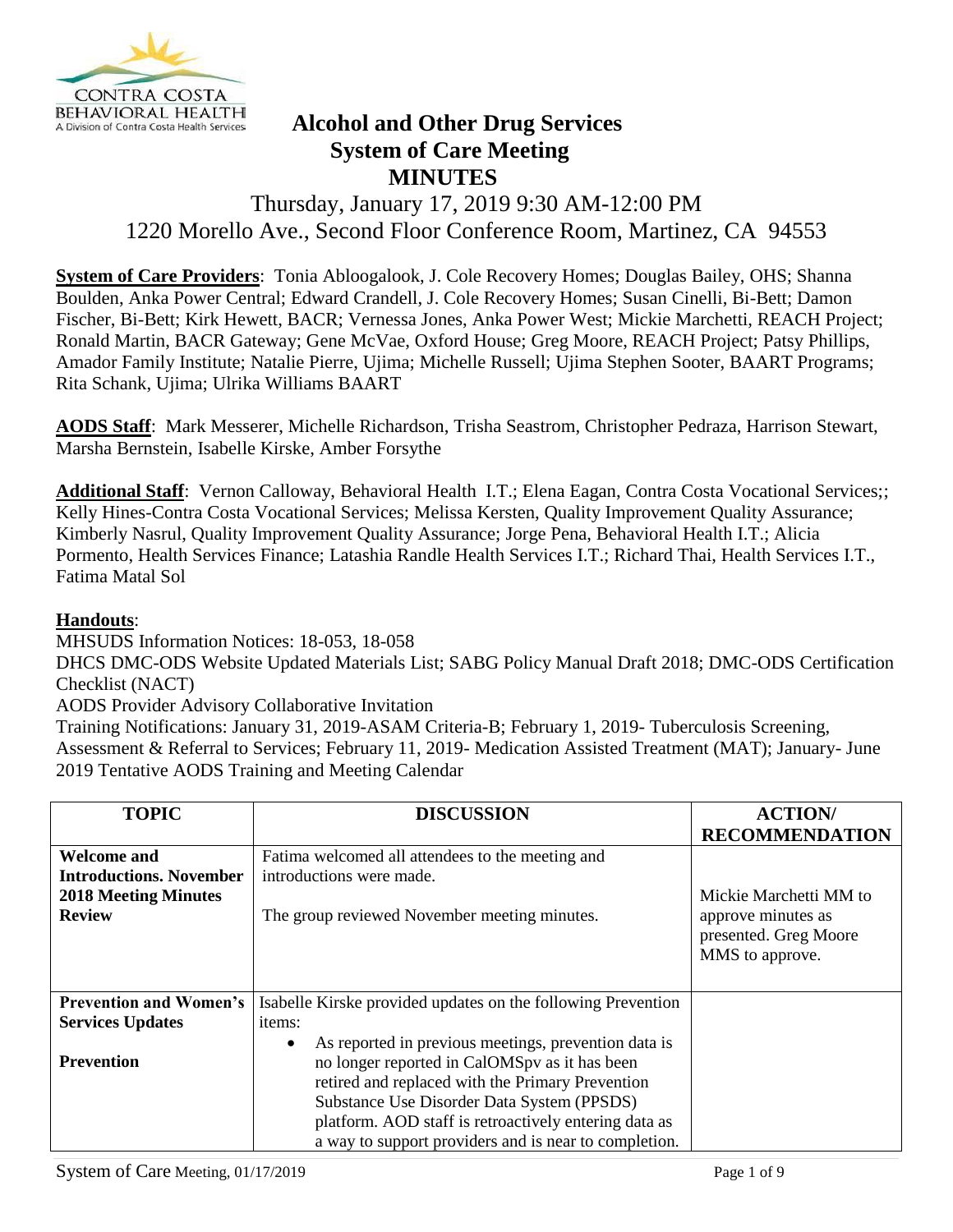| <b>TOPIC</b>                                                   | <b>DISCUSSION</b>                                                                                                                                                                                                                                                                                                                                                                                                                                                                                                                                                                                                                                                                                                                                                                                                                                                                                                                                                                                                                                                                                                                                                                                                                                                                                                                                                                                                                                                                                                                                                                                                                                            | <b>ACTION/</b>                                                                                                                                                                                                                                                                               |
|----------------------------------------------------------------|--------------------------------------------------------------------------------------------------------------------------------------------------------------------------------------------------------------------------------------------------------------------------------------------------------------------------------------------------------------------------------------------------------------------------------------------------------------------------------------------------------------------------------------------------------------------------------------------------------------------------------------------------------------------------------------------------------------------------------------------------------------------------------------------------------------------------------------------------------------------------------------------------------------------------------------------------------------------------------------------------------------------------------------------------------------------------------------------------------------------------------------------------------------------------------------------------------------------------------------------------------------------------------------------------------------------------------------------------------------------------------------------------------------------------------------------------------------------------------------------------------------------------------------------------------------------------------------------------------------------------------------------------------------|----------------------------------------------------------------------------------------------------------------------------------------------------------------------------------------------------------------------------------------------------------------------------------------------|
|                                                                |                                                                                                                                                                                                                                                                                                                                                                                                                                                                                                                                                                                                                                                                                                                                                                                                                                                                                                                                                                                                                                                                                                                                                                                                                                                                                                                                                                                                                                                                                                                                                                                                                                                              | <b>RECOMMENDATION</b>                                                                                                                                                                                                                                                                        |
|                                                                | Isabelle will be attending a Healthy Stores for a<br>$\bullet$<br>Healthy Community training in February and will be<br>part of a training team. The team will begin assessing<br>stores in the spring.                                                                                                                                                                                                                                                                                                                                                                                                                                                                                                                                                                                                                                                                                                                                                                                                                                                                                                                                                                                                                                                                                                                                                                                                                                                                                                                                                                                                                                                      |                                                                                                                                                                                                                                                                                              |
| <b>Women's Services</b>                                        | Trisha Seastrom provided the following updates for<br>Women's Services:<br>AODS Administration is working with The Latino<br>$\bullet$<br>Commission to add monolingual, Perinatal, and<br>Women's Residential Services. Both facilities will<br>be located in San Francisco. The contract will<br>include transportation.<br>All SAMHWorks Providers have received projected<br>$\bullet$<br>budget allocations as well as contracting documents<br>that are required.                                                                                                                                                                                                                                                                                                                                                                                                                                                                                                                                                                                                                                                                                                                                                                                                                                                                                                                                                                                                                                                                                                                                                                                      | Required documentation for<br>budget allocations is due by<br>February 14,2019.<br>There will be a period of<br>time for adjustments.<br>Christopher Pedraza will<br>have entered this<br>information by March 8,<br>2019. Contracts will be<br>completed and ready to go<br>on July 1,2019. |
| 3. Mental Health<br><b>Vocational Services-</b><br>Elena Eagan | Fatima introduced Elena Eagan from Mental Health<br>Vocational Services which works under contract with the<br>Department of Rehabilitation. Elena introduced Kelly Hines<br>who is a Vocational Services counselor and reminded SUD<br>Providers of the benefits of referring clients to Vocational<br>Services. She added that services include: assistance with job<br>searches; clothing for interviews; transportation assistance;<br>potential for union dues coverage; retention services and job<br>clubs. Elena Eagan added the following:<br>Clients must be in treatment with a provider to be<br>$\bullet$<br>eligible for Vocational Services, clients with co-<br>occurring disorders may be eligible for more<br>services. Providers are not required to submit a<br>client's ASI and ASAM, but this information could<br>be helpful.<br>Kelly explained the referral process and provided the<br>$\bullet$<br>Referral form that should be used as well as her<br>contact information. Vocational Services have<br>counselors located across the county and as of<br>February 2019, they will have additional staff that<br>can come to do intakes at the program site.<br>Vocational Services are also available for youth 17<br>$\bullet$<br>$\frac{1}{2}$ years and older.<br>Vocational Services will work with a client up to 3<br>$\bullet$<br>to 6 months after the client is hired and clients in<br>outpatient levels of care also qualify for services.<br>Providers can call or email Kelly with any questions<br>$\bullet$<br>and invite a Counselor to come to their program.<br>Clients can also call main number on brochure. | The referral form will be<br>posted on the AOD<br>homepage<br>Elena.Eagan@cchealth.org<br>Fatima will email Elena to<br>for electronic versions of<br>Referral Form and<br>Brochure. Referral Form<br>and Brochure will be posted<br>on AODS website.                                        |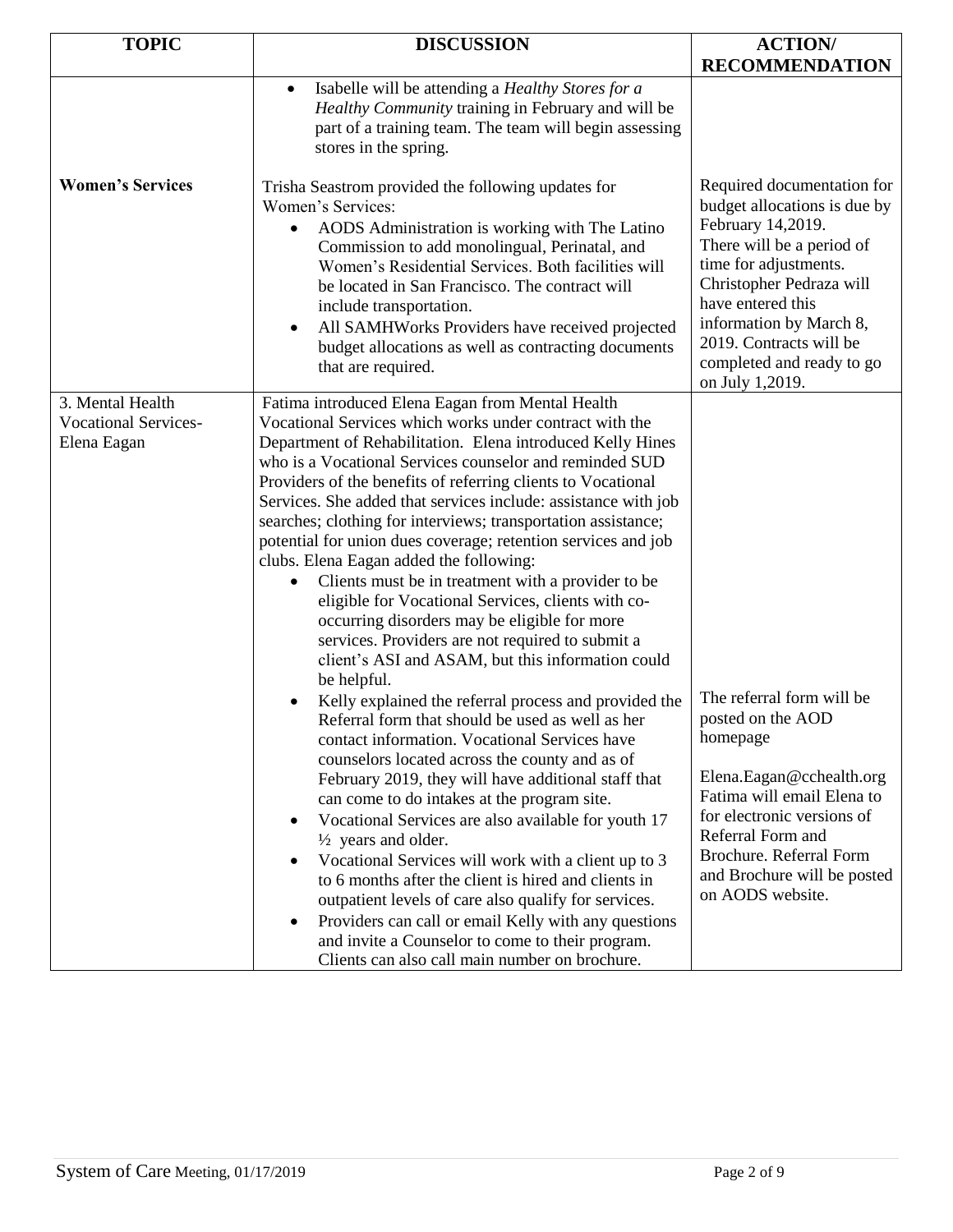| <b>TOPIC</b>                                                                                    | <b>DISCUSSION</b>                                                                                                                                                                                                                                                                                                                                                                                                                                                                                                                                                                                                                                                                                                                                                                                                              | <b>ACTION/</b>                                                                                                                                                                                                                                                                                                                                                  |
|-------------------------------------------------------------------------------------------------|--------------------------------------------------------------------------------------------------------------------------------------------------------------------------------------------------------------------------------------------------------------------------------------------------------------------------------------------------------------------------------------------------------------------------------------------------------------------------------------------------------------------------------------------------------------------------------------------------------------------------------------------------------------------------------------------------------------------------------------------------------------------------------------------------------------------------------|-----------------------------------------------------------------------------------------------------------------------------------------------------------------------------------------------------------------------------------------------------------------------------------------------------------------------------------------------------------------|
|                                                                                                 |                                                                                                                                                                                                                                                                                                                                                                                                                                                                                                                                                                                                                                                                                                                                                                                                                                | <b>RECOMMENDATION</b>                                                                                                                                                                                                                                                                                                                                           |
| 4. Drug Medi-Cal<br><b>Organized Delivery</b><br>System (DMC-ODS)<br>Updates                    | Fatima referred to the Governor's Budget and<br>$\bullet$<br>indicated that the number of Medi-Cal beneficiaries<br>has declined in part due to the rate of unemployment<br>going down. She also shared UCLA's Evaluation of<br>the DMC Waiver with comparisons data from Pre<br>DMC to Post DMC. According to the slides, there<br>have been no changes in the number of beneficiaries<br>utilizing residential services as expected, and for<br>some counties there has been an increase in the<br>number of beneficiaries in residential treatment.<br>Contra Costa's data in the report shows very few<br>$\bullet$<br>DMC claims submitted. At this time, AODS is<br>unable to get accurate reports from ShareCare<br>regarding admission, due to the ShareCare<br>transition. Data is also not being entered in a timely | The final version of the<br>manual will be posted on<br>AODS website.<br>The EQRO Report has been<br>distributed to Providers and<br>is also on AODS Website.                                                                                                                                                                                                   |
| <b>SABG Updates</b>                                                                             | fashion which is causing the data to be inaccurate.<br>The draft of Substance Abuse Block Grant SABG<br>$\bullet$<br>Policy Manual was disseminated which applies to<br>SAPT funding only.                                                                                                                                                                                                                                                                                                                                                                                                                                                                                                                                                                                                                                     |                                                                                                                                                                                                                                                                                                                                                                 |
| <b>DMC-EQRO Final Report</b><br>and Next Steps<br>Provider-County<br>$\bullet$<br>Collaborative | Mark provided updates on EQRO visit in August<br>2018. The conclusions of the final report involved<br>how data is being used in AODS System of Care.<br>The EQRO report also addressed communication<br>and inclusion between Providers and AODS<br>Administration. Steps are being taken to follow the<br>recommendations provided by the EQRO.                                                                                                                                                                                                                                                                                                                                                                                                                                                                              | An email was sent to<br>announce the Data<br>Management Workgroup<br>scheduled for January 24,<br>2019.                                                                                                                                                                                                                                                         |
| Webpage and<br><b>SUD Newflash</b>                                                              | SUD Newsflashes are being posted on AODS<br>website which has been redesigned to improve<br>communication.<br>Mark will be coordinating a Data Management<br>$\bullet$<br>Group. This will include Quality Management from<br>each program. This group will report back findings<br>to the SUD System of Care group as well as to the<br>Behavioral Health Quality Management Group.<br>Trisha disseminated an invitation for the next<br>Provider Advisory Collaborative Meeting, the first<br>meeting took place in November 2918, she hopes<br>for more provider participation. Trisha will be<br>sending an email invitation that will include the<br>Summary Report from Home Base for providers to<br>review.                                                                                                            | The next Provider Advisory<br>Collaborative Meeting will<br>be on Feb 21, 2019 from 9-<br>11am. There is no agenda,<br>this is a provider driven<br>meeting.<br>Questions regarding Plan<br>Practice Guidelines can be<br>addressed to Michelle.<br>Fatima advised that staff<br>orientation on PPGs also<br>applies to SAPT programs<br>regardless of funding. |
| <b>Plan Practice Guidelines</b><br>(PPGs)                                                       | Michelle informed everyone that the Plan Practice<br>Guidelines are now finalized and they will be posted<br>on the website.<br>Susan brought up during a most recent Drug Medi-<br>$\bullet$<br>Cal audit, the State posed the question as to whether<br>or not the Provider reviewed the county's PPGs and<br>signed an attestation that they would comply with                                                                                                                                                                                                                                                                                                                                                                                                                                                              | Service codes will be<br>attached to documents once<br>finalized and posted on<br>AODS website.                                                                                                                                                                                                                                                                 |
|                                                                                                 | them.<br>Fatima added that AODS also has to comply by<br>attesting that PPGs have been shared with Providers<br>and make sure that Providers have an orientation<br>with all their staff regarding Plan Practice                                                                                                                                                                                                                                                                                                                                                                                                                                                                                                                                                                                                               | Fatima recommended that<br>this topic be added to the<br>Provider Collaborative                                                                                                                                                                                                                                                                                 |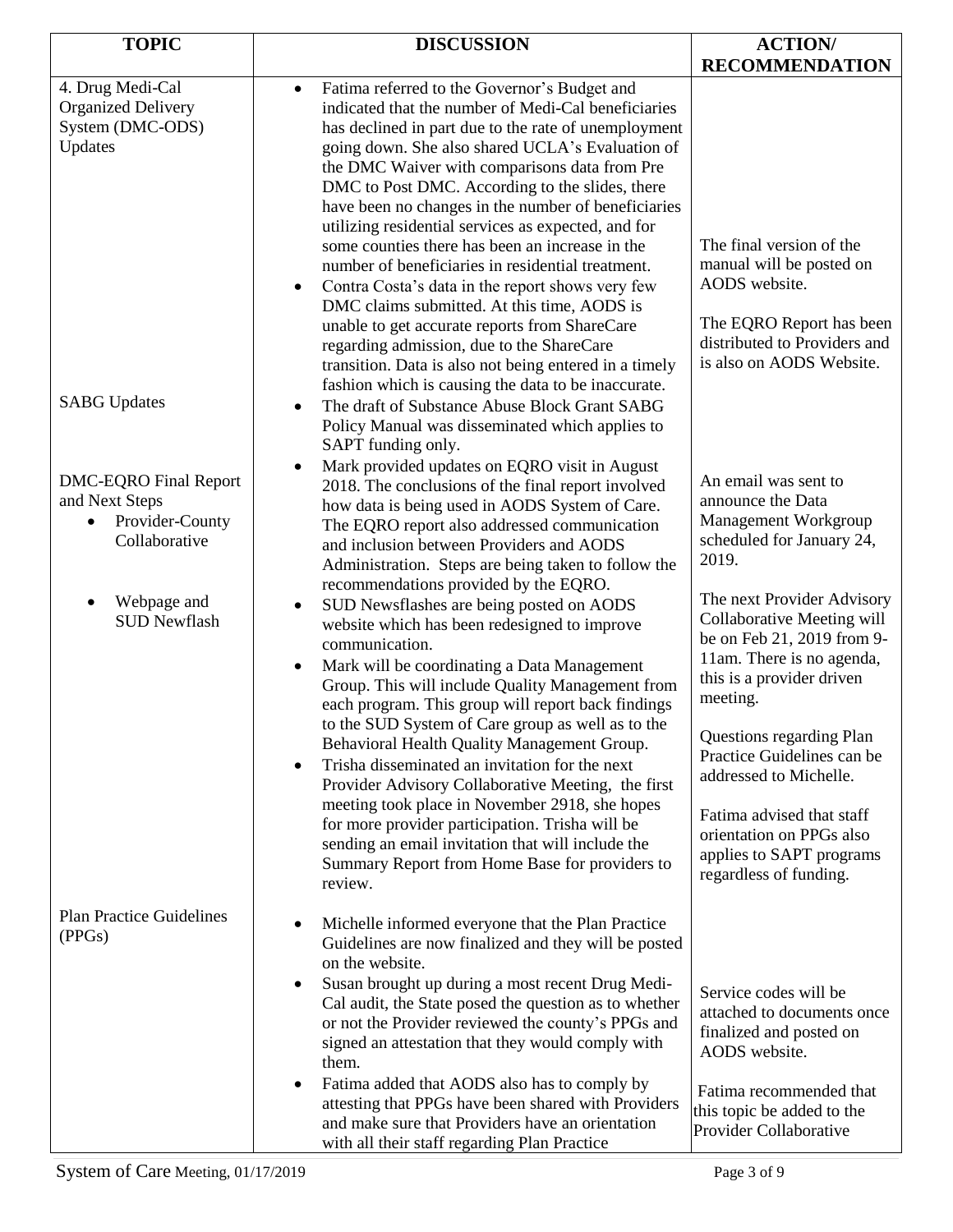| <b>TOPIC</b>                         | <b>DISCUSSION</b>                                                                                                                                                                                                                                                                                                                                                                                                                                                                                                                                                                                                                                                                                                                                                                                    | <b>ACTION/</b>                                                                                                                                                                |
|--------------------------------------|------------------------------------------------------------------------------------------------------------------------------------------------------------------------------------------------------------------------------------------------------------------------------------------------------------------------------------------------------------------------------------------------------------------------------------------------------------------------------------------------------------------------------------------------------------------------------------------------------------------------------------------------------------------------------------------------------------------------------------------------------------------------------------------------------|-------------------------------------------------------------------------------------------------------------------------------------------------------------------------------|
|                                      |                                                                                                                                                                                                                                                                                                                                                                                                                                                                                                                                                                                                                                                                                                                                                                                                      | <b>RECOMMENDATION</b>                                                                                                                                                         |
|                                      | Guidelines. Currently, the PPGs are missing the<br>Service Codes as they are not yet finalized, however<br>are close to completion. The PPGs are considered to<br>be a living document so updates can take place<br>when necessary.                                                                                                                                                                                                                                                                                                                                                                                                                                                                                                                                                                  | Meeting agenda.<br>A tentative training schedule<br>has been provided.                                                                                                        |
| <b>Training Requirements</b>         | Susan Cinelli questioned the need of multiple<br>$\bullet$<br>certifications and licensures, specifically pertaining<br>to BI-BETT programs. The traditional Alcohol and<br>Drug Standard Certification is not required by the<br>regulations. This is a voluntary certification.<br>Michelle provided information on the following<br>required trainings that have been scheduled. The<br>trainings include:<br>$\triangleright$ ASAM<br>CLAS Standards.<br>➤<br>The county has purchased ASAM E-modules to help<br>$\bullet$<br>with contract requirements. All providers should<br>have accounts set if their information was provided.<br>ASAM E-modules are a requirement of the contract.                                                                                                      | Page 14 of the Plan Practice<br>Guidelines provides<br>information on continuing<br>education that is required<br>for DMC-ODS providers.                                      |
|                                      | Content differs from in person training.<br>Next steps regarding training will include a<br>٠<br>compliance review.<br>There will be future meetings with clinical staff to<br>$\bullet$<br>discuss the clinical application with respect to<br>training. There was concern from Kirk Hewitt of<br>BACR that the ASAM training is mainly oriented<br>toward Adults and would like to access training on<br>ASAM for Adolescents. Michelle advised that there<br>is adolescent related information in the ASAM<br>Criteria book. However, she indicated that ASAM<br>curriculum for youth has not been released yet.<br>Provider staff should consider attending trainings<br>regardless of previous attendance as there are certain<br>types and amounts of training required on an annual<br>basis. | Michelle will send<br>invitations for future<br>meetings.<br>Michelle will be requesting<br>documentation verifying<br>that staff has attended<br>trainings.                  |
| MAT Expansion in<br>Detention        | Fatima provided an update on the Medication<br>$\bullet$<br>Assisted Treatment Expansion in the Jail grant.<br>Contra Costa is one of 29 counties participating in<br>the MAT Collaborative at the state level. Through<br>this collaborative, Contra Costa County received a<br>small grant of \$25,000 dollars and added that our jail<br>is very deficient pertaining to SUD. Through this<br>grant, AODS will be training all nurses in the Jail in<br>Addiction Medicine and they will become certified.<br>The training will include the Choosing Change                                                                                                                                                                                                                                       |                                                                                                                                                                               |
| Recovery<br>Residences/Oxford Houses | nurses.<br>Fatima introduced Gene McVae form Oxford House<br>$\bullet$<br>Recovery Residences. He said that Oxford House is<br>safe, affordable, democratically run housing. Oxford<br>House has been established since 1975.<br>Gene is hoping to have two (2) houses opened in<br>$\bullet$<br>Contra Costa County by the beginning of March and                                                                                                                                                                                                                                                                                                                                                                                                                                                   | There is a new Information<br>Notice advising how<br>funding for the Recovery<br>Residence Initiative will<br>work.<br>Once Oxford Houses are<br>established in Contra Costa, |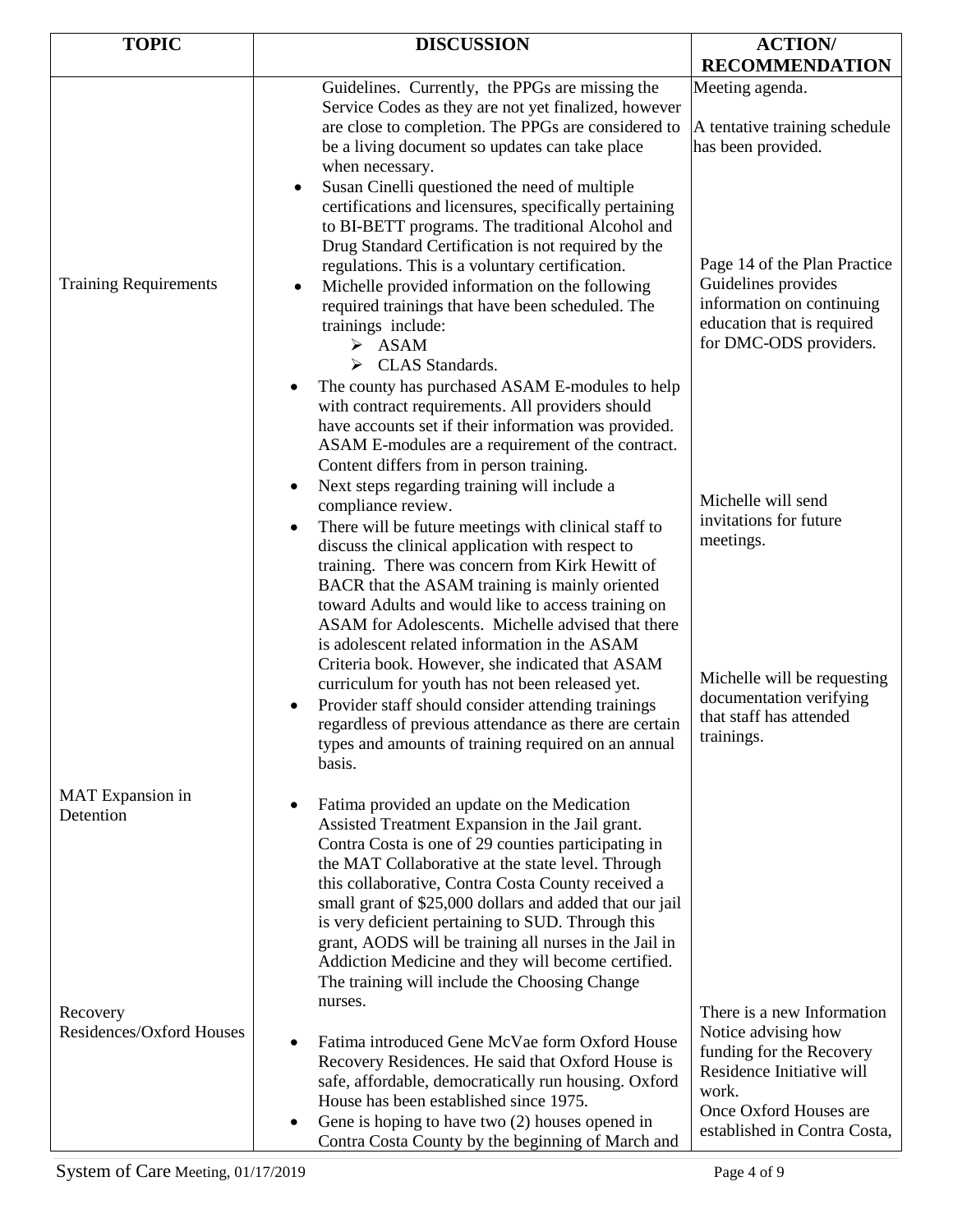| <b>TOPIC</b>                                                                 | <b>DISCUSSION</b>                                                                                                                                                                                                                                                                                                                                                                                                                                                                                                                                                                                                                                                                                                                                                                                                                                                                                                                                                                                                                                                                                                                                                                                                                                                                                                                                                                                                                                                          | <b>ACTION/</b>                                                                                                                                                                                                                                                                                                                                                                                                                                                                                                            |
|------------------------------------------------------------------------------|----------------------------------------------------------------------------------------------------------------------------------------------------------------------------------------------------------------------------------------------------------------------------------------------------------------------------------------------------------------------------------------------------------------------------------------------------------------------------------------------------------------------------------------------------------------------------------------------------------------------------------------------------------------------------------------------------------------------------------------------------------------------------------------------------------------------------------------------------------------------------------------------------------------------------------------------------------------------------------------------------------------------------------------------------------------------------------------------------------------------------------------------------------------------------------------------------------------------------------------------------------------------------------------------------------------------------------------------------------------------------------------------------------------------------------------------------------------------------|---------------------------------------------------------------------------------------------------------------------------------------------------------------------------------------------------------------------------------------------------------------------------------------------------------------------------------------------------------------------------------------------------------------------------------------------------------------------------------------------------------------------------|
|                                                                              |                                                                                                                                                                                                                                                                                                                                                                                                                                                                                                                                                                                                                                                                                                                                                                                                                                                                                                                                                                                                                                                                                                                                                                                                                                                                                                                                                                                                                                                                            | <b>RECOMMENDATION</b>                                                                                                                                                                                                                                                                                                                                                                                                                                                                                                     |
| Network Adequacy<br>Certification Tool (NACT)                                | the houses are in addition to Support4 Recovery. The<br>contract for Oxford House is ready and is in place.<br>Support4Recovery works a little different in that<br>$\bullet$<br>they do not operate houses, rather they work with<br>existing SLEs. Beneficiaries must be in outpatient<br>and must use the required forms.<br>Trisha advised that SAMHWorks dollars have been<br>$\bullet$<br>committed to support opening two (2) Oxford<br>Houses for women.<br>Susan Cinelli had a question about the funding<br>$\bullet$<br>duration for Recovery Residences. Fatima advised<br>that this information should be in the Recovery<br>Residence Guidelines which can be found on the<br>AODS website.<br>Chris provided brief information regarding the<br>$\bullet$<br>NACT which is due to the State by April 1, 2019.<br>The NACT only applies to Drug Medi-Cal Certified<br>programs. Providers will need to complete and turn<br>in information by March. The NACT has been kept<br>up to date throughout the year.<br>AODS will not need new forms for staff that is<br>$\bullet$<br>already entered into the current tool. New Rendering<br>Service Provider Forms are needed for new staff and<br>for any changes that may have occurred with<br>previous staff. AODS also needs to be notified of<br>any changes, such as staff that are no longer<br>employed, etc.<br>A provider had a question regarding accessing online<br>$\bullet$<br>Relias training. | Gene can come back and<br>advise how the process<br>works.<br>Gene will contact treatment<br>facilities to begin<br>conducting presentations on<br>Oxford House.<br>AODS will be sending<br>NACT information in file<br>so that it is updated.<br><b>New NACT requirements:</b><br>The LPHA and Medical<br>Director will have to show<br>proof that cultural<br>competency training has<br>been completed in the last<br>12 months.<br><b>Contact Michelle</b><br>Richardson with any<br>questions regarding<br>training. |
| 5. CalOMStx, IT Support                                                      | Chris responded to concerns and issues from providers                                                                                                                                                                                                                                                                                                                                                                                                                                                                                                                                                                                                                                                                                                                                                                                                                                                                                                                                                                                                                                                                                                                                                                                                                                                                                                                                                                                                                      |                                                                                                                                                                                                                                                                                                                                                                                                                                                                                                                           |
| Jorge Pena, Chris Pedraza<br>ShareCare Updates:<br>training, reports, issues | related to ShareCare as follows:<br>The system is indicating that some programs have<br>$\bullet$<br>not rendered any services over the past two to three<br>months and that no data entry has been completed.<br>Some programs have a capacity of 30 people, but<br>$\bullet$<br>ShareCare is showing 150 active clients because<br>clients have not been closed out.<br>The Behavioral Health IT team has been working<br>$\bullet$<br>diligently to put together reports to be analyzed,<br>however the information is not accurate at this time.<br>The information will need to be cleaned and updated<br>in real time.<br>Providers stated that there is an issue with the<br>$\bullet$<br>closing as they have not been provided a CalOMS<br>closing specific form instead they were instructed to<br>use the Admission/Discharge form.<br>Chris responded that there is requirement for a<br>$\bullet$<br>CalOMS at opening and at discharge. There is also a<br>CalOMS requirement for anyone that is in SUD<br>treatment beyond one year. Chris instructed<br>Providers to use the CalOMS Opening Form. He                                                                                                                                                                                                                                                                                                                                                       | Chris explained that in<br>ShareCare to be able to<br>enter the closing CalOMS<br>information, a new<br>CalOMS assessment must<br>be opened. The CalOMS<br>opening form is being<br>reviewed.                                                                                                                                                                                                                                                                                                                             |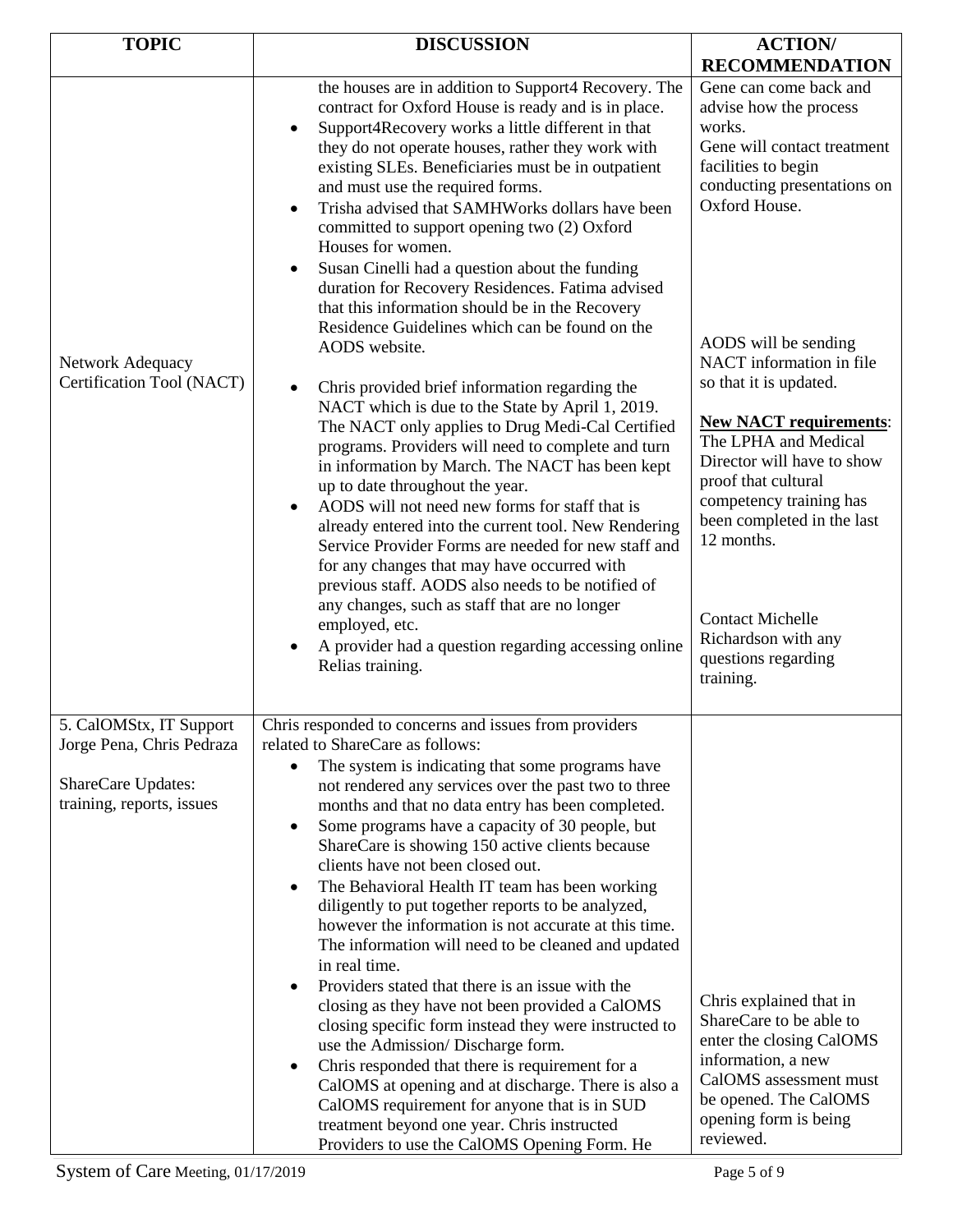| <b>TOPIC</b>                                                                                                                                   | <b>DISCUSSION</b>                                                                                                                                                                                                                                                                                                                                                                                                                                                                                                                                                                                                                                                                                                                                                                                                                                                                                                                                                                                                                                                                                                                                                                                                                                                                                                                                                                                                                                                                                                                                                                                                               | <b>ACTION/</b>                                                                                                                                                                                                                                                                                                                                                                                                                                                                                                                                                                                                                                                                                                                                                                            |
|------------------------------------------------------------------------------------------------------------------------------------------------|---------------------------------------------------------------------------------------------------------------------------------------------------------------------------------------------------------------------------------------------------------------------------------------------------------------------------------------------------------------------------------------------------------------------------------------------------------------------------------------------------------------------------------------------------------------------------------------------------------------------------------------------------------------------------------------------------------------------------------------------------------------------------------------------------------------------------------------------------------------------------------------------------------------------------------------------------------------------------------------------------------------------------------------------------------------------------------------------------------------------------------------------------------------------------------------------------------------------------------------------------------------------------------------------------------------------------------------------------------------------------------------------------------------------------------------------------------------------------------------------------------------------------------------------------------------------------------------------------------------------------------|-------------------------------------------------------------------------------------------------------------------------------------------------------------------------------------------------------------------------------------------------------------------------------------------------------------------------------------------------------------------------------------------------------------------------------------------------------------------------------------------------------------------------------------------------------------------------------------------------------------------------------------------------------------------------------------------------------------------------------------------------------------------------------------------|
|                                                                                                                                                |                                                                                                                                                                                                                                                                                                                                                                                                                                                                                                                                                                                                                                                                                                                                                                                                                                                                                                                                                                                                                                                                                                                                                                                                                                                                                                                                                                                                                                                                                                                                                                                                                                 |                                                                                                                                                                                                                                                                                                                                                                                                                                                                                                                                                                                                                                                                                                                                                                                           |
|                                                                                                                                                | also asked that providers use the discharge portion of<br>the Admission/Discharge Form. Those two items<br>together should allow providers to do a full closure<br>within the CalOMS portion of ShareCare.<br>Providers want to know if this ask of using<br>$\bullet$<br>information from the two forms is going to require<br>them to go back and correct previous information.<br>Chris advised this has not yet been discussed with<br>the ShareCare team.<br>Jorge advised that more ShareCare training will be<br>provided.<br>Jorge reviewed the CalOMS error reports. These<br>$\bullet$<br>reports will show anything related to an admission or<br>a discharge that is missing CalOMS information or if<br>the CalOMS assessment is missing in ShareCare.<br>The report is cumulative. In some cases, errors<br>which have been corrected are still showing as errors<br>within ShareCare. Jorge is working with the vendor<br>to correct these issues.<br>Jorge stated that he is going to start distributing<br>$\bullet$<br>Medi-Cal denials data to providers as well.<br>Information will be made available via a secured e-<br>mail. Jorge will be using the same distribution list<br>that is used for CalOMS error reports.<br>Fatima, Chris, and Jorge are reviewing the Medi-Cal<br>$\bullet$<br>denials. They are working with the State to<br>understand some of the denials and will be doing<br>mass replacements as needed.<br>A question was raised regarding what type of<br>$\bullet$<br>monetary impact providers absorb if other Health<br>Care Insurance was not billed first. The answer is all | <b>RECOMMENDATION</b><br>Chris will send an email<br>with instructions.<br>The ShareCare team will be<br>collaborating with AOD to<br>identify the specific<br>training needs. To that end,<br>ShareCare staff would like<br>feedback from Providers on<br>the training topics they<br>would like. Meanwhile,<br>Providers can receive more<br>training from LaTashia who<br>is able to come directly to<br>each program.<br>Email Chris or Fatima if<br>distribution list for Medi-<br>Cal denial reports need to<br>differ from CalOMS<br>distribution list.<br>Chris will put together all<br>of the steps for this process.<br>Once Jorge has reviewed<br>the information, it will be<br>sent to Providers.<br>Contact Cal directly, if you<br>would like to access group<br>feature. |
|                                                                                                                                                | money for that treatment episode would be lost.<br>Group data entry for AODS is now functional in<br>ShareCare,                                                                                                                                                                                                                                                                                                                                                                                                                                                                                                                                                                                                                                                                                                                                                                                                                                                                                                                                                                                                                                                                                                                                                                                                                                                                                                                                                                                                                                                                                                                 | Fatima recommended that<br>there be a workgroup just<br>for ShareCare issues.                                                                                                                                                                                                                                                                                                                                                                                                                                                                                                                                                                                                                                                                                                             |
| ASI Update – Richard<br>Thai                                                                                                                   | Richard Thai distributed the forms for ASI access.                                                                                                                                                                                                                                                                                                                                                                                                                                                                                                                                                                                                                                                                                                                                                                                                                                                                                                                                                                                                                                                                                                                                                                                                                                                                                                                                                                                                                                                                                                                                                                              | Contact Richard Thai at<br>(925) 608-7055for ASI<br>Access                                                                                                                                                                                                                                                                                                                                                                                                                                                                                                                                                                                                                                                                                                                                |
| 6. Quality Management<br>Kimberly Nasrul and<br>Melissa Kersten from<br><b>Behavioral Health Quality</b><br>Improvement/ Quality<br>Assurance. | Fatima introduced Kimberly Nasrul and Melissa Kersten<br>whose responsibilities include keeping a log of all<br>Grievances, Appeals, Disallowances, and Notices of Adverse<br>Benefit Determination (NOABD) for the State.<br>Melissa provided information regarding the<br>$\bullet$<br>Grievance process and examples of the Mental<br>Health form. Beneficiaries can complete the form<br>themselves or call the QI phone line. The State<br>stipulates that the QI/QA team has (ninety) 90 days<br>to solve a Grievance and generally they are resolved<br>much quicker. However, an extension can be<br>obtained if needed. In some instances, the QI/QA<br>team may come to the program to resolve a                                                                                                                                                                                                                                                                                                                                                                                                                                                                                                                                                                                                                                                                                                                                                                                                                                                                                                                      | An SUD-specific form is in<br>development.<br>Grievances are reported to<br>the State on a quarterly<br>basis. Appeals can be<br>submitted by Beneficiaries<br>for NOABD.                                                                                                                                                                                                                                                                                                                                                                                                                                                                                                                                                                                                                 |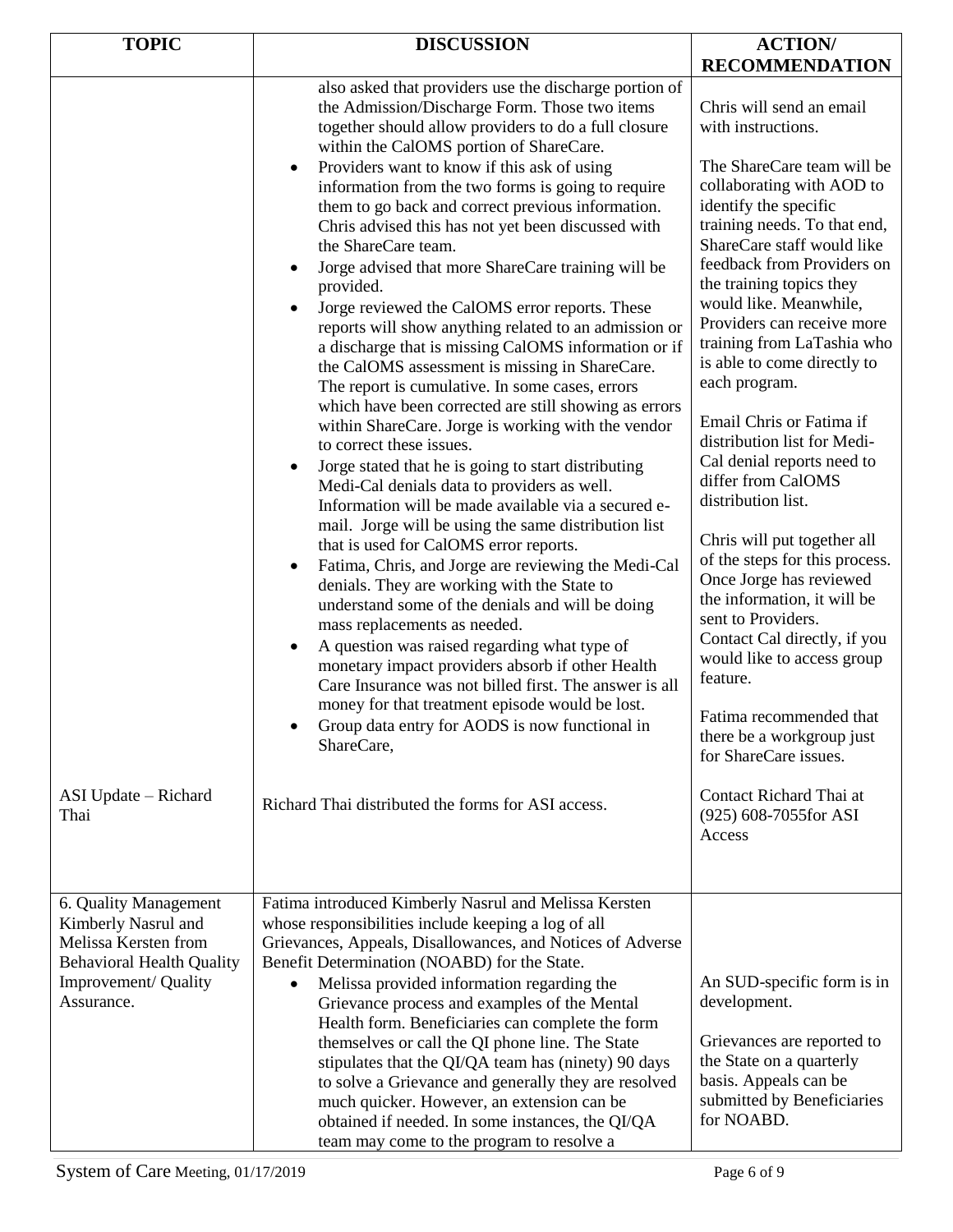| <b>TOPIC</b>                                                               | <b>DISCUSSION</b>                                                                                                                                                                                                                                                                                                                                                                                                                                                                                                                                                                                                                                                                                                                                                                                                                                                                                                                                                                                                                                                                                                                                                                                                                                                                                                                                                                                                                                                                                                                                                                           | <b>ACTION/</b>                                                                                                                                                                                                                                                                                                               |
|----------------------------------------------------------------------------|---------------------------------------------------------------------------------------------------------------------------------------------------------------------------------------------------------------------------------------------------------------------------------------------------------------------------------------------------------------------------------------------------------------------------------------------------------------------------------------------------------------------------------------------------------------------------------------------------------------------------------------------------------------------------------------------------------------------------------------------------------------------------------------------------------------------------------------------------------------------------------------------------------------------------------------------------------------------------------------------------------------------------------------------------------------------------------------------------------------------------------------------------------------------------------------------------------------------------------------------------------------------------------------------------------------------------------------------------------------------------------------------------------------------------------------------------------------------------------------------------------------------------------------------------------------------------------------------|------------------------------------------------------------------------------------------------------------------------------------------------------------------------------------------------------------------------------------------------------------------------------------------------------------------------------|
|                                                                            |                                                                                                                                                                                                                                                                                                                                                                                                                                                                                                                                                                                                                                                                                                                                                                                                                                                                                                                                                                                                                                                                                                                                                                                                                                                                                                                                                                                                                                                                                                                                                                                             | <b>RECOMMENDATION</b>                                                                                                                                                                                                                                                                                                        |
| <b>DHCS</b> Documentation<br>Visit Report - Feedback                       | Grievance.<br>QI/QA team is in the process of building a training<br>regarding the NOABD and their process.<br>Mark provided information on a training that AODS<br>٠<br>Administration had with the State last month.<br>Managers from Compliance and from Post Service<br>Post Payment Unit (PSPP) of DHCS conducted the<br>training.<br>The State managers reviewed forms and provided<br>$\bullet$<br>information on rules and regulations pertaining to<br>DMC-ODS Waiver. There were recommendations<br>made on what improvements can be made to forms,<br>especially regarding diagnoses and signatures.<br>Fatima added that one of the changes regarding<br>$\bullet$<br>Corrective Action Plans (CAPs) issued from the<br>State is that AODS now has the responsibility of<br>following up on the completion of the CAP.<br>Based on the feedback from the State, Fatima<br>$\bullet$<br>anticipated specific changes to specific forms. The<br>forms will be submitted to the Forms Committee<br>first for approval. Michelle advised that the number<br>one priority form will be the ASAM followed by the<br>Intake/Admission and there will also be changes to<br>the Treatment Plan, Discharge Plan, and Discharge<br>Summary forms.<br>There was a question from a provider regarding who<br>$\bullet$<br>is responsible for writing in the diagnosis in the<br>justification for treatment on the ASAM form.<br>Previously the counselors were able to do so. Susan<br>Cinelli asked if AODS Administration will to<br>reinsert the eleven (11) DSM-5 SUD Criteria as part | <b>Introduction Grievances</b><br>and Appeals training will<br>be posted on AODS home<br>page. The QA/QI team will<br>come to individual sites and<br>provide a presentation on<br>how to complete forms, etc.<br>The State indicated that<br>only the LPHA or the<br><b>Medical Director should</b><br>write the diagnosis. |
| Performance Improvement<br>Projects (PIPs) Mark<br>Messerer<br>Utilization | of the changes. Michelle replied that this question<br>came up during the training with the State and the<br>answer is no, the criteria will not be reinserted.<br>Mark provided an update on the Performance<br>$\bullet$<br>Improvement Project (PIP). There is a Clinical PIP<br>that involves a particular group at Discovery House.<br>The other PIP involves Marsha calling clients<br>conducting Motivational Interviewing and providing<br>positive support to encourage clients to go to their<br>intake appointments.<br>Mark advised that Provider concerns or complaints<br>$\bullet$<br>regarding referrals should be addressed to AOD<br>Administration rather than the Access Line.<br>Mark reminded Providers to utilize the Bed App<br>$\bullet$<br>which is intended to help expedite referrals. It is<br>beneficial to update it in real time to prevent<br>scheduling clients too far out as there are<br>timeliness requirements and there should not be<br>a wait list.                                                                                                                                                                                                                                                                                                                                                                                                                                                                                                                                                                                               | Providers were instructed to<br>call Fatima and Mark to<br>resolve wait list issue.                                                                                                                                                                                                                                          |
| Management/Utilization                                                     | There were no issues to discuss from providers which                                                                                                                                                                                                                                                                                                                                                                                                                                                                                                                                                                                                                                                                                                                                                                                                                                                                                                                                                                                                                                                                                                                                                                                                                                                                                                                                                                                                                                                                                                                                        | Fatima stated that this issue                                                                                                                                                                                                                                                                                                |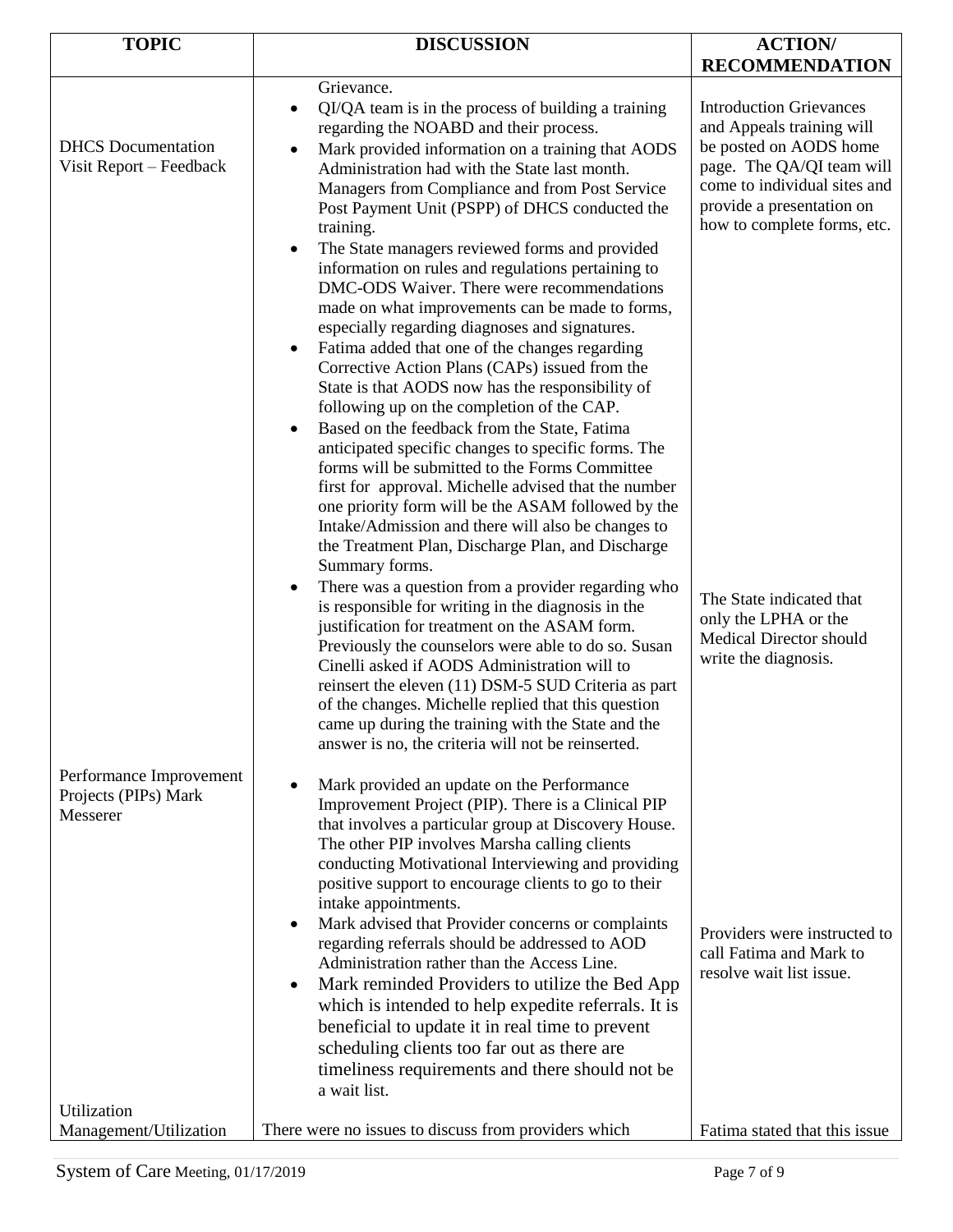| <b>TOPIC</b>                                  | <b>DISCUSSION</b>                                                                                                                                                                                                                                                                  | <b>ACTION/</b>                                                                                    |
|-----------------------------------------------|------------------------------------------------------------------------------------------------------------------------------------------------------------------------------------------------------------------------------------------------------------------------------------|---------------------------------------------------------------------------------------------------|
| Review                                        | indicated that the process has significantly improved. Cole                                                                                                                                                                                                                        | <b>RECOMMENDATION</b><br>is undergoing review by Dr.                                              |
|                                               | House added that they are awaiting resolution to the<br>eSignatures request of the medical director.                                                                                                                                                                               | White.                                                                                            |
| <b>Fiscal Updates</b>                         | The following timeframes were provided by Chris Pedraza:                                                                                                                                                                                                                           |                                                                                                   |
| FY19-20 Contract                              | The revised Budget Template will be emailed                                                                                                                                                                                                                                        |                                                                                                   |
| Renewal Timeframes -                          | January 17, 2019                                                                                                                                                                                                                                                                   |                                                                                                   |
| Chris Pedraza                                 | AODS Budget will be reviewed between January 22<br>$\bullet$<br>and 25, 2019.                                                                                                                                                                                                      |                                                                                                   |
|                                               | The utilization of services at each facility will be<br>$\bullet$<br>reviewed between January 28 and February 1, 2019.                                                                                                                                                             | There was concern from<br>Providers regarding the                                                 |
|                                               | This will be accomplished through the review of<br>various ShareCare reports. Providers need to ensure                                                                                                                                                                             | information on ShareCare,<br>Chris stated that manual<br>data will be considered as               |
|                                               | that information is as accurate as possible and<br>updated. The numbers in ShareCare along with<br>utilization will determine the allocations for Fiscal                                                                                                                           | well.                                                                                             |
|                                               | Year 2019/2020.                                                                                                                                                                                                                                                                    | Finalized Budget and Fee<br>Schedules due by March                                                |
|                                               | Fee Schedules will be created between February 4 to<br>$\bullet$<br>February 8, 2019 and will be sent to Providers on<br>February 11, 2019.                                                                                                                                        | 15, 2019. Adjustment<br>period to the fee schedules                                               |
|                                               | Providers will have between February 11 and March<br>$\bullet$<br>8, 2019 to review Fee Schedules and budgets.<br>Providers can submit their fee schedules for review                                                                                                              | between March 15 and<br>March 22, 2019.                                                           |
|                                               | and this will allow for time adjustments should there<br>be any issues.                                                                                                                                                                                                            | AODS's goal is to submit<br>all contracts to Contracts                                            |
|                                               | Fatima reminded providers that SAPT or SABG<br>$\bullet$<br>funds can no longer be used for Medi-Cal billable<br>services.                                                                                                                                                         | and Grants by March 29,<br>2019.                                                                  |
| Outpatient ASAM Level 1<br>& 2 Rates Revision | Chris provided an update on adjusting rates for<br>$\bullet$<br>Outpatient ASAM Levels $1 & 2$ . AODS is in the<br>process of finalizing the rates that will be proposed<br>to the State. The proposed rates will be utilized in<br>the Fee Schedule that will be disseminated in  |                                                                                                   |
|                                               | February.<br>Fatima emphasized that it may take time to receive a<br>$\bullet$<br>response for the State on the proposed rates in which<br>case the existing rates will be used so as not to delay<br>contracts. The allocation will not be affected if the<br>rates are adjusted. | Fatima added that providers<br>will be notified via email<br>upon receiving a e State<br>responds |
| FY 16/17 Cost Report                          | Pepe said that at this time, Finance has not received<br>$\bullet$<br>the 2017/2018 template from the State.                                                                                                                                                                       |                                                                                                   |
| <b>Extended Deadline</b>                      | Alicia advised that she has an interim settlement of<br>$\bullet$<br>the 2014/2015 cost report. Finance will be issuing<br>the settlement report to Providers. It is possible that                                                                                                 |                                                                                                   |
|                                               | Providers owe the County or the County owes<br>Providers.                                                                                                                                                                                                                          |                                                                                                   |
|                                               | Alicia provided additional information pertaining to<br>$\bullet$<br>the issue of Groups in ShareCare. She stated that<br>Providers have been paid based on the Demand. If<br>everything is fixed by February, an adjustment will                                                  |                                                                                                   |
|                                               | be made based on the real number.                                                                                                                                                                                                                                                  |                                                                                                   |
| 8. Announcements and<br>Other Updates         | Fatima asked for feedback from Providers regarding progress<br>and support from AODS.                                                                                                                                                                                              |                                                                                                   |
| Adjourn                                       | Susan appreciates the Newsflash with the notices of                                                                                                                                                                                                                                |                                                                                                   |